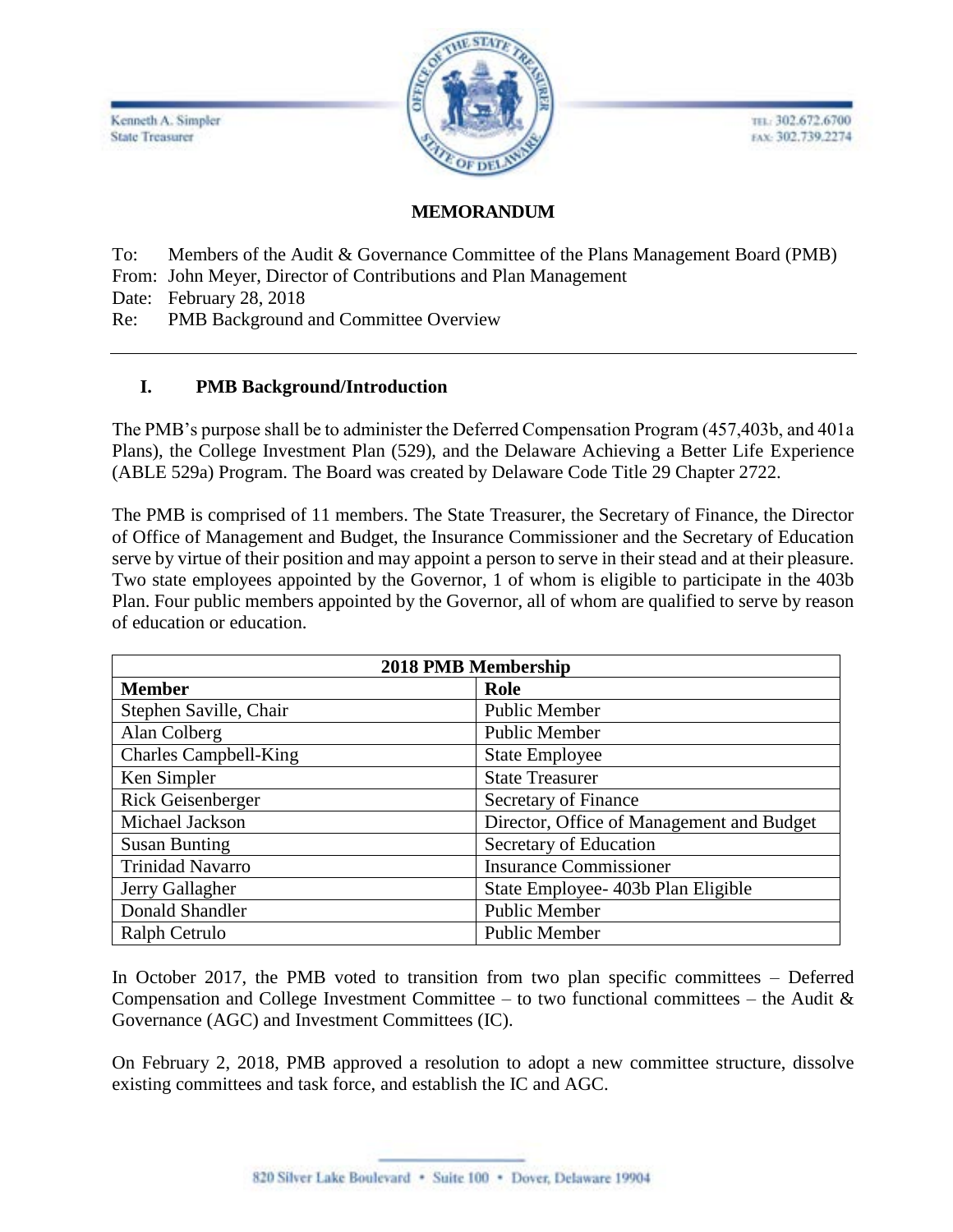## **II. AGC Committee Overview**

#### *a. Authority*

The AGC shall have authority to and shall review and make recommendations to the Board with respect to: (a) all matters related to (i) Plan audits, including, without limitation, disputes with outside auditors, audit findings, and irregularities or deficiencies disclosed in annual Plan audits, (ii) potential Plan amendments, and (iii) Plan-related cybersecurity issues; and (b) other audit or governance matters pertaining to the Plans as may be referred by the Board. AGC will have the authority to accept Plan financial statements.

## *b. Membership*

The AGC shall have at least five (5) but no more than nine (9) members, including at least one member of the PMB.

The AGC shall have one Chair who shall (a) have authority to sign on behalf of the full Committee all minutes and other documents approved by the full Committee, (b) establish or approve the Committee's agendas, (c) lead all Committee meetings, and (d) serve at the pleasure of the PMB for such term as the PMB may decide or until such Chair resigns or is removed;

The AGC may elect a Vice Chair who shall (a) carry out all Chair functions in the Chair's absence, and (b) serve at the pleasure of the Committee for such term as the Committee may decide or until such person resigns or is removed.

| 2018 AGC Membership          |                                        |
|------------------------------|----------------------------------------|
| <b>Member</b>                | Role                                   |
| Charles Campbell-King, Chair | <b>PMB-</b> State Employee             |
| Ken Simpler                  | <b>PMB-State Treasurer</b>             |
| Jerry Gallagher              | PMB-State Employee- 403b Plan Eligible |
| Ralph Cetrulo                | <b>PMB-</b> Public Member              |
| Tim Snyder                   | <b>Outside Member</b>                  |
| Valerie Watson               | <b>Outside Member</b>                  |

#### *c. Meeting Dates*

| <b>AGC 2018 Schedule</b> |                      |  |
|--------------------------|----------------------|--|
| <b>Quarter</b>           | <b>Meeting Dates</b> |  |
| <b>First Quarter</b>     | February 28, 2018    |  |
| <b>Second Quarter</b>    | May 15, 2018         |  |
| Third Quarter            | August 14, 2018      |  |
| <b>Fourth Quarter</b>    | November 13, 2018    |  |

| <b>PMB 2018 Schedule</b> |                      |
|--------------------------|----------------------|
| <b>Quarter</b>           | <b>Meeting Dates</b> |
| <b>First Quarter</b>     | March 6, 2018        |
| <b>Second Quarter</b>    | June 12, 2018        |
| Third Quarter            | September 5, 2018    |
| <b>Fourth Quarter</b>    | December 4, 2018     |